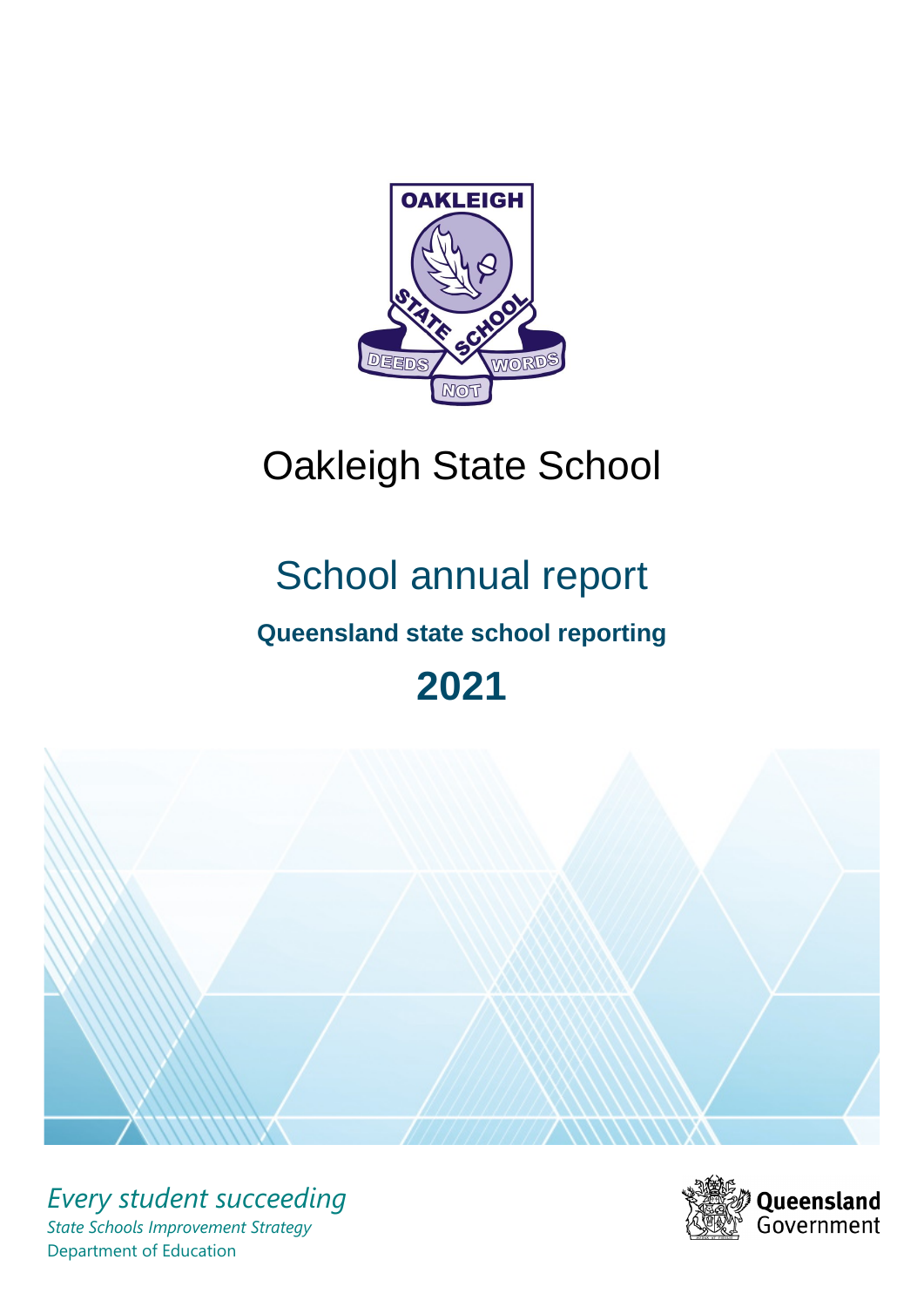**OFFICIAL – Public** Published as information source only. Public information used to create this report may not appear in this format in the public domain Please refer to disclaimer information.

#### **Contact details**

| <b>Postal Address</b> | Buxton Street Ashgrove 4060    |
|-----------------------|--------------------------------|
| <b>Phone</b>          | (07) 3510 2888                 |
| Fax                   | $(07)$ 3510 2800               |
| <b>Email</b>          | principal@oakleighss.eq.edu.au |
| Website               | https://oakleighss.eg.edu.au   |

#### **Disclaimer**

The materials presented in this report are distributed by the Department of Education (the department) as an information source only.

The information and data in this report is subject to change without notice.<br>The department makes no statements, representations, or warranties about the accuracy or completeness of, and you should not rely on, any informa report. The department disclaim all responsibility and all liability (including without limitation, liability in negligence) for all expenses, losses, damages and costs you might incur as a

result of the information in this report being inaccurate or incomplete in any way, and for any reason. Despite our best efforts, the department makes no warranties that the information in this report is free of infection by computer viruses or other contamination.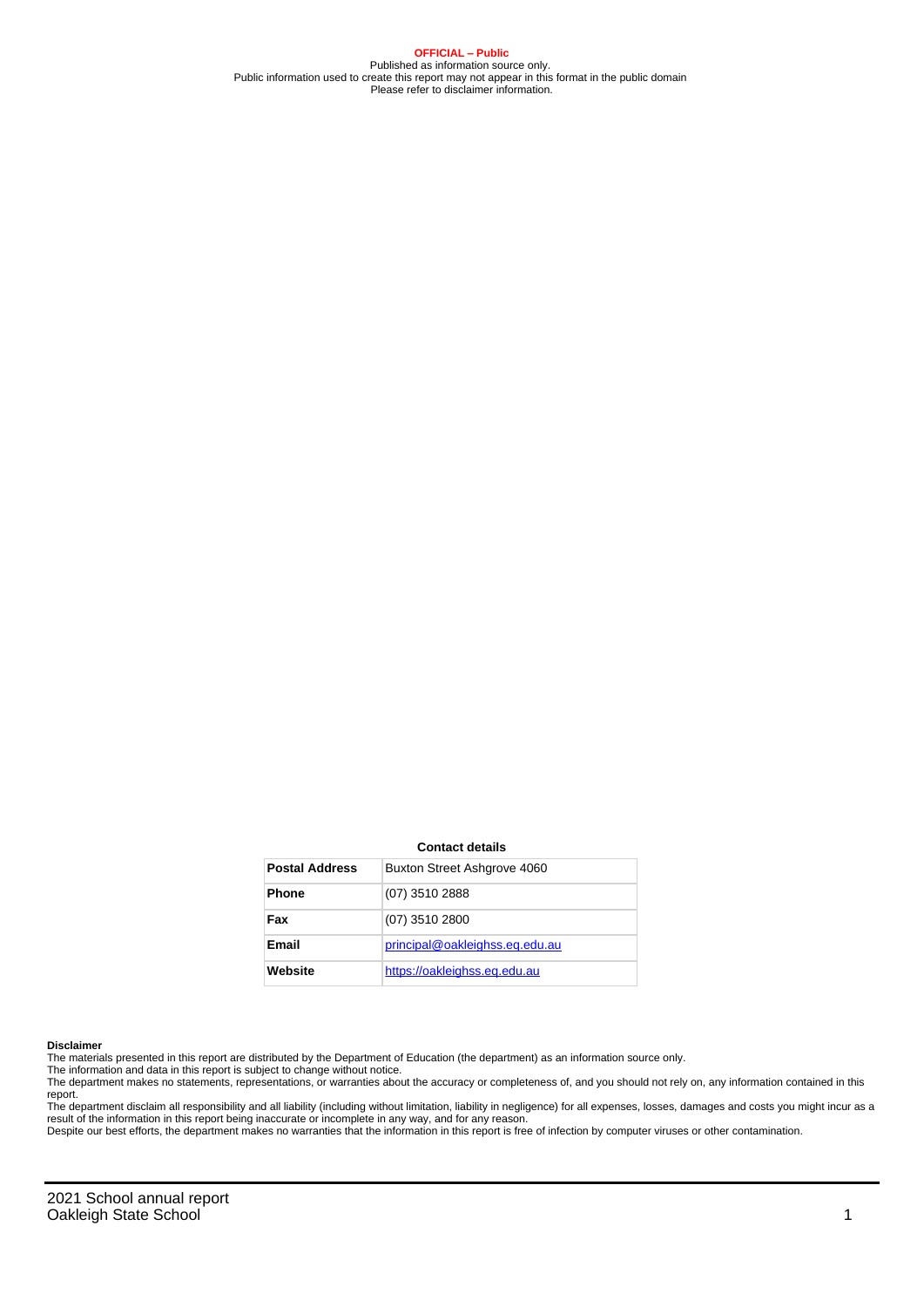| School context                   |                                                                                                                                                                                              |
|----------------------------------|----------------------------------------------------------------------------------------------------------------------------------------------------------------------------------------------|
| Coeducational or single sex      | Coeducational                                                                                                                                                                                |
| <b>Independent Public School</b> | No.                                                                                                                                                                                          |
| Year levels offered in 2021      | Prep Year - Year 6                                                                                                                                                                           |
| Webpages                         | Additional information about Queensland state schools is located on the:<br>My School website<br>Queensland Government data website<br>Queensland Government schools directory website.<br>٠ |

# **Characteristics of the student body**

### **Student enrolments**

#### **Table 1: Student enrolments by year level**

|                   |      | <b>February</b> |      |      | <b>August</b> |      |  |
|-------------------|------|-----------------|------|------|---------------|------|--|
| <b>Year Level</b> | 2019 | 2020            | 2021 | 2019 | 2020          | 2021 |  |
| <b>Prep Year</b>  | 90   | 72              | 69   | 86   | 74            | 71   |  |
| Year 1            | 74   | 98              | 75   | 75   | 97            | 79   |  |
| Year 2            | 69   | 78              | 89   | 68   | 80            | 91   |  |
| Year <sub>3</sub> | 69   | 73              | 81   | 65   | 74            | 82   |  |
| Year 4            | 83   | 74              | 75   | 82   | 73            | 78   |  |
| Year <sub>5</sub> | 69   | 79              | 76   | 68   | 78            | 77   |  |
| Year <sub>6</sub> | 70   | 64              | 71   | 71   | 64            | 71   |  |
| <b>Total</b>      | 524  | 538             | 536  | 515  | 540           | 549  |  |

Notes

1. Student counts include headcount of all full- and part-time students at the school.

## **Average class sizes**

#### **Table 2: Average class size information for each phase of schooling**

| <b>Year Levels</b> | 2019 | 2020 | 2021 |
|--------------------|------|------|------|
| Prep – Year 3      | 23   | 24   | 22   |
| Year 4 – Year 6    | 25   | 24   | 25   |

Notes

1. Classes are measured against the target of 25 students per teacher in Prep to Year 3 and Years 11 to 12, and target of 28 students per teacher in Years 4 to 10. Where composite classes exist across cohorts (e.g. Year 3/4) the class size targets would be the lower cohort target.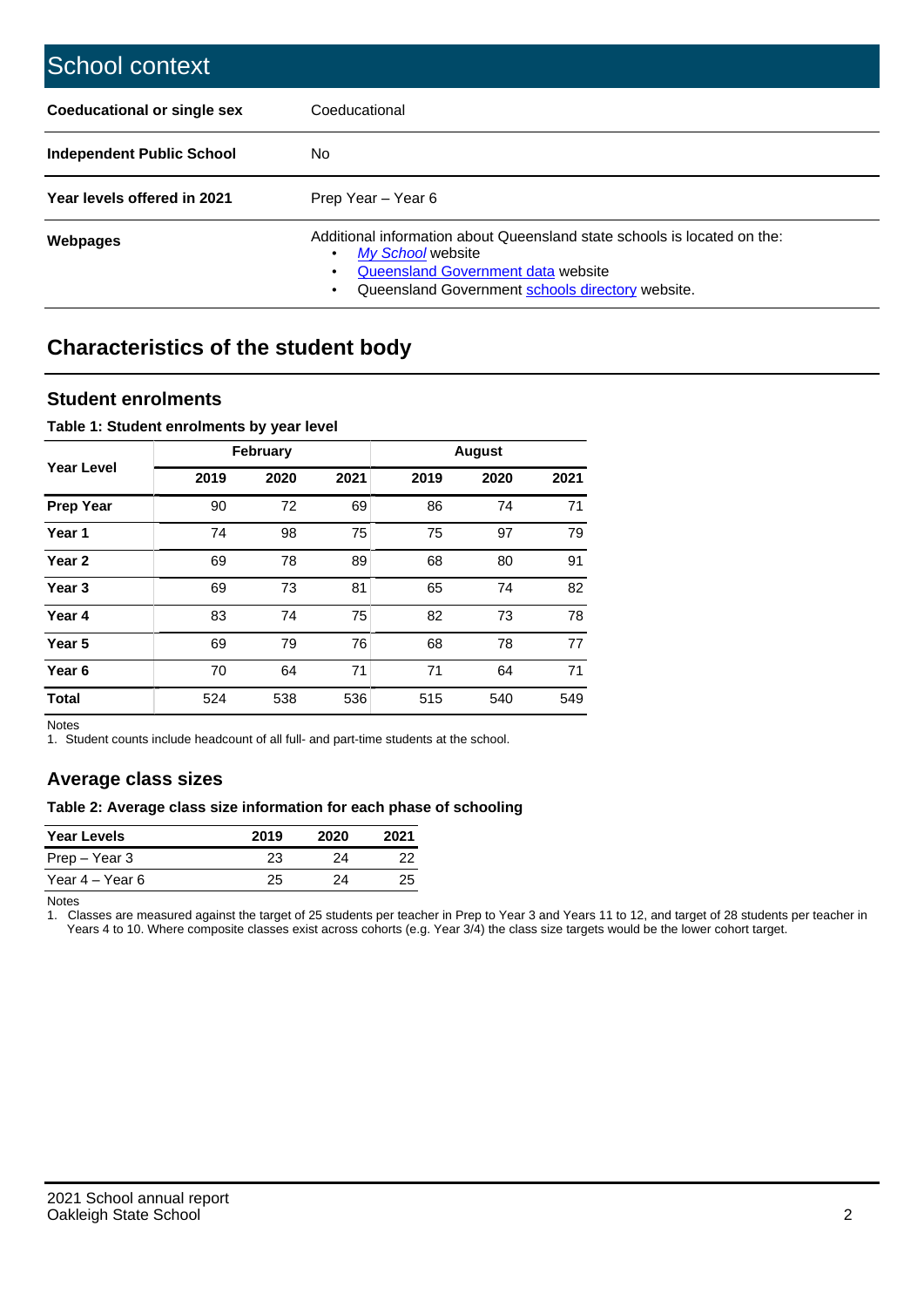## **Respectful relationships education**

To support students' learning, health and wellbeing all state schools are required to implement respectful relationships education through the Prep to Year 10 Australian Curriculum: Health and Physical Education and/or through school pastoral care programs across Prep to Year 12.

### **Parent, student and staff satisfaction**

Tables 3–5 show selected items from the Parent/Caregiver, Student and Staff School Opinion Surveys. In response to the COVID-19 health emergency, the annual school opinion surveys of students, teachers and staff were not administered in 2020. A new time series started in 2021 and data from this collection is not considered directly comparable with earlier collections due to significant methodology changes.

For state level information go to the **[School Opinion Survey](https://qed.qld.gov.au/publications/reports/statistics/schooling/schools/schoolopinionsurvey) webpage**.

#### **Table 3: Parent/Caregiver Survey**

| Percentage of parents/caregivers who agree <sup>1</sup> that:                                               | 2019   | 2020 | 2021  |
|-------------------------------------------------------------------------------------------------------------|--------|------|-------|
| This is a good school.                                                                                      | 100.0% |      | 98.7% |
| My child likes being at this school. <sup>2</sup>                                                           | 98.9%  |      | 98.7% |
| My child feels safe at this school. <sup>2</sup>                                                            | 100.0% |      | 98.0% |
| My child's learning needs are being met at this school. <sup>2</sup>                                        | 93.1%  |      | 93.9% |
| My child is making good progress at this school. <sup>2</sup>                                               | 94.2%  |      | 97.3% |
| Teachers at this school expect my child to do his or her best. <sup>2</sup>                                 | 97.7%  |      | 99.3% |
| Teachers at this school provide my child with useful feedback about his or her school<br>work. <sup>2</sup> | 95.3%  |      | 97.2% |
| Teachers at this school motivate my child to learn. <sup>2</sup>                                            | 96.5%  |      | 98.0% |
| Teachers at this school treat students fairly. <sup>2</sup>                                                 | 94.1%  |      | 95.3% |
| I can talk to my child's teachers about my concerns. <sup>2</sup>                                           | 96.6%  |      | 98.7% |
| This school works with me to support my child's learning. <sup>2</sup>                                      | 97.6%  |      | 96.6% |
| This school takes parents' opinions seriously. <sup>2</sup>                                                 | 95.1%  |      | 95.8% |
| Student behaviour is well managed at this school. <sup>2</sup>                                              | 95.2%  |      | 94.0% |
| This school looks for ways to improve. <sup>2</sup>                                                         | 100.0% |      | 99.3% |
| This school is well maintained. <sup>2</sup>                                                                | 97.7%  |      | 98.7% |

Notes

1. Agree represents the percentage of respondents who Somewhat Agree, Agree or Strongly Agree with the statement.

2. Nationally agreed parents/caregiver items.

3. DW = Data withheld to ensure confidentiality.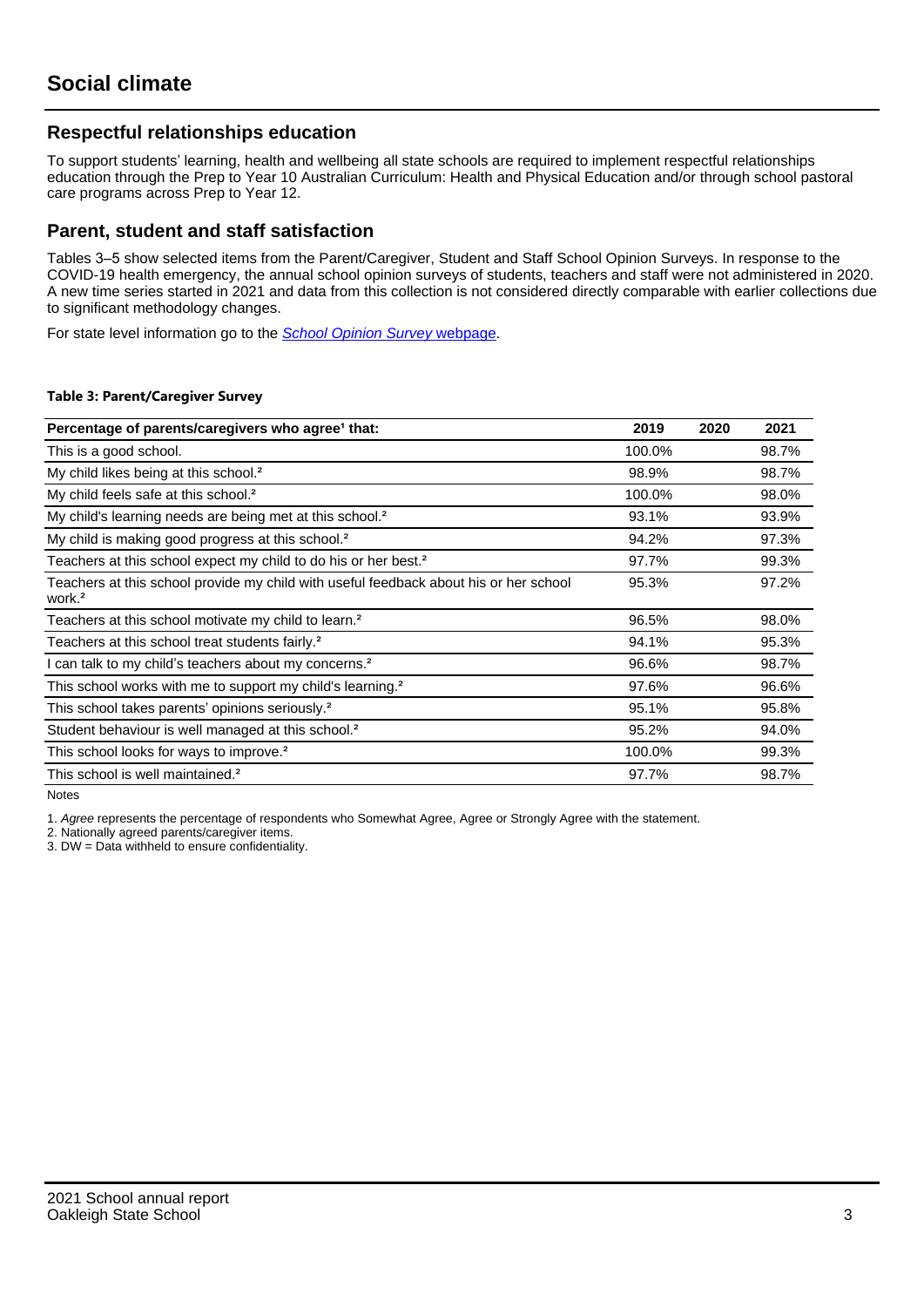#### **Table 4: Student Survey**

| Percentage of students who agree <sup>1</sup> that:                            | 2019  | 2020 | 2021  |
|--------------------------------------------------------------------------------|-------|------|-------|
| I like being at my school. <sup>2</sup>                                        | 94.0% |      | 86.3% |
| I feel safe at my school. <sup>2</sup>                                         | 96.0% |      | 91.6% |
| My teachers motivate me to learn. <sup>2</sup>                                 | 93.9% |      | 92.9% |
| My teachers expect me to do my best. <sup>2</sup>                              | 99.0% |      | 95.8% |
| My teachers provide me with useful feedback about my school work. <sup>2</sup> | 96.0% |      | 93.9% |
| Teachers at my school treat students fairly. <sup>2</sup>                      | 90.8% |      | 90.8% |
| I can talk to my teachers about my concerns. <sup>2</sup>                      | 86.9% |      | 83.0% |
| My school takes students' opinions seriously. <sup>2</sup>                     | 90.7% |      | 81.6% |
| Student behaviour is well managed at my school. <sup>2</sup>                   | 82.8% |      | 84.7% |
| My school looks for ways to improve. <sup>2</sup>                              | 95.0% |      | 93.0% |
| My school is well maintained. <sup>2</sup>                                     | 89.0% |      | 91.8% |
| My school gives me opportunities to do interesting things. <sup>2</sup>        | 97.0% |      | 90.8% |

Notes

1. Agree represents the percentage of respondents who Somewhat Agree, Agree or Strongly Agree with the statement.

2. Nationally agreed student items.

3. DW = Data withheld to ensure confidentiality.

#### **Table 5: Staff Survey**

| Percentage of staff who agree <sup>1</sup> that:                                                            | 2019   | 2020 | 2021   |
|-------------------------------------------------------------------------------------------------------------|--------|------|--------|
| I feel confident embedding Aboriginal and Torres Strait Islander perspectives across the<br>learning areas. | 96.2%  |      | 100.0% |
| I enjoy working at this school. <sup>2</sup>                                                                | 97.1%  |      | 100.0% |
| I feel this school is a safe place in which to work. <sup>2</sup>                                           | 100.0% |      | 97.5%  |
| I receive useful feedback about my work at this school. <sup>2</sup>                                        | 94.1%  |      | 94.9%  |
| Students are encouraged to do their best at this school. <sup>2</sup>                                       | 100.0% |      | 100.0% |
| Students are treated fairly at this school. <sup>2</sup>                                                    | 100.0% |      | 95.0%  |
| Student behaviour is well managed at this school. <sup>2</sup>                                              | 100.0% |      | 92.5%  |
| Staff are well supported at this school. <sup>2</sup>                                                       | 88.2%  |      | 97.4%  |
| This school takes staff opinions seriously. <sup>2</sup>                                                    | 85.3%  |      | 97.4%  |
| This school looks for ways to improve. <sup>2</sup>                                                         | 97.1%  |      | 100.0% |
| This school is well maintained. <sup>2</sup>                                                                | 97.1%  |      | 94.9%  |
| This school gives me opportunities to do interesting things. <sup>2</sup>                                   | 90.9%  |      | 92.3%  |

Notes

1. Agree represents the percentage of respondents who Somewhat Agree, Agree or Strongly Agree with the statement.

2. Nationally agreed staff items.

3. DW = Data withheld to ensure confidentiality.

## **Description of how this school manages non-attendance**

Queensland state schools manage non-attendance in line with the Queensland Department of Education procedures: [Managing Student Absences and Enforcing Enrolment and Attendance at State Schools](https://ppr.qed.qld.gov.au/pp/managing-student-absences-and-enforcing-enrolment-and-attendance-at-state-schools-procedure); and [Roll Marking in State Schools,](https://ppr.qed.qld.gov.au/pp/roll-marking-in-state-schools-procedure) which outline processes for managing and recording student attendance and absenteeism.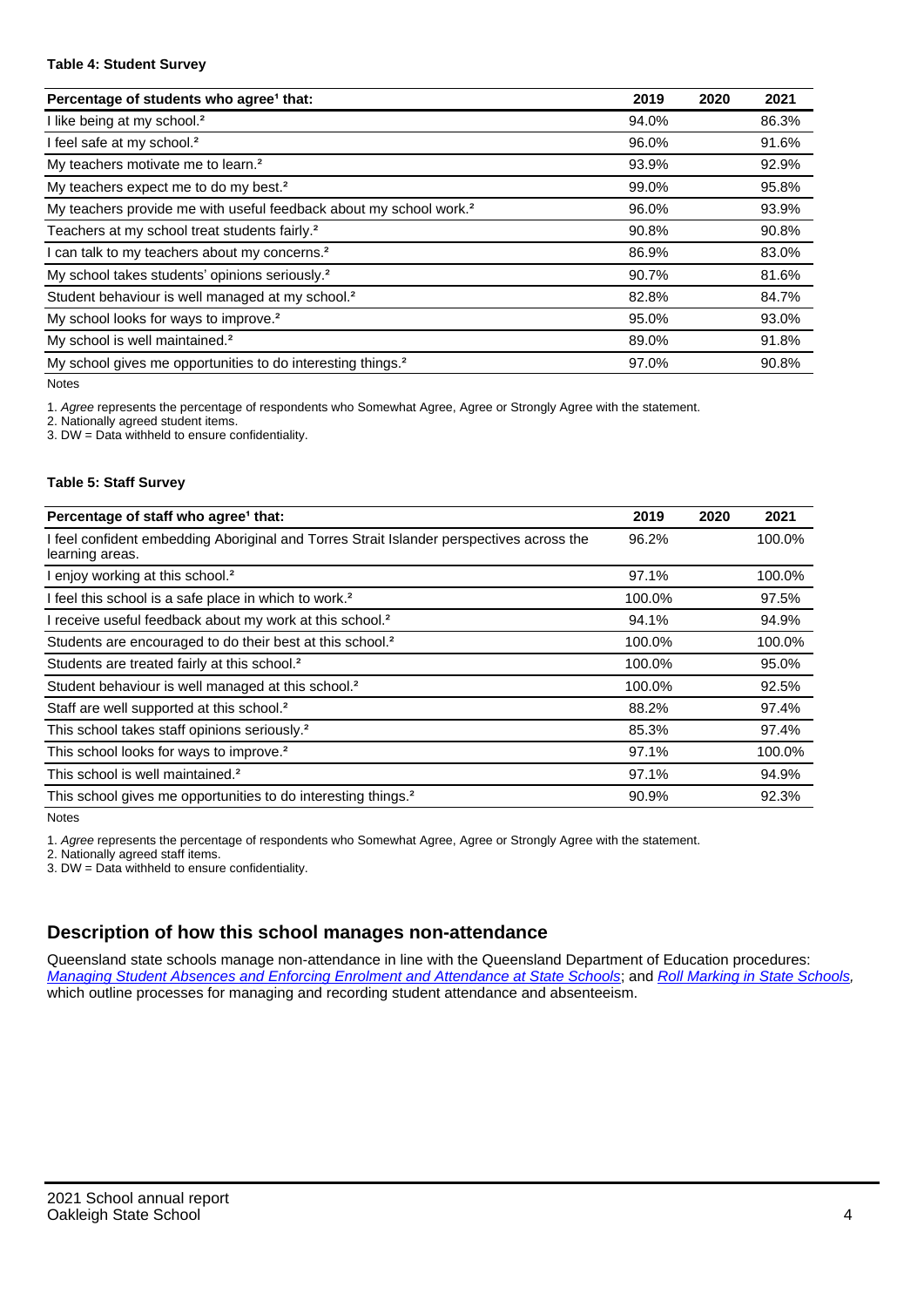## **School disciplinary absences**

#### **Table 6: Count of school disciplinary absences at this school**

| Type of school disciplinary absence | 2019 | 2020 | 2021 |
|-------------------------------------|------|------|------|
| Short suspension                    |      |      | 3    |
| Long suspension                     |      |      |      |
| Exclusion                           |      |      |      |
| Total                               |      |      | 3    |

Notes

1. School disciplinary absence (SDA) data is a total of short suspensions (1–10 days), long suspensions (11–20 days), exclusions and cancellations. 2. The number of SDAs is not the number of students who received an SDA as one student may be suspended several times in a school year. Each time a student is suspended it is recorded as an additional SDA. The data does not reflect the outcomes of appeal decisions.

3. 2020 data was impacted by the COVID-19 health emergency. There were significantly fewer SDAs during the home-based learning period (the first five weeks of Term 2) compared to other years.

# **School funding**

## **School income broken down by funding source**

School income, reported by financial year accounting cycle using standardised national methodologies and broken down by funding source is available via the [My School](http://www.myschool.edu.au/) website.

#### **How to access our income details**

- 1. Click on the My School link <http://www.myschool.edu.au/>.
- 2. Enter the school name or suburb of the school you wish to search.

|  | Search by school name or suburb |  | <b>School sector</b> |  | $\sim$ and $\sim$ represents the set of $\sim$ | <b>State</b> |  |  |  |
|--|---------------------------------|--|----------------------|--|------------------------------------------------|--------------|--|--|--|
|--|---------------------------------|--|----------------------|--|------------------------------------------------|--------------|--|--|--|

3. Click on View School Profile to access the school's profile.



4. Click on Finances and select the appropriate year to view school financial information.

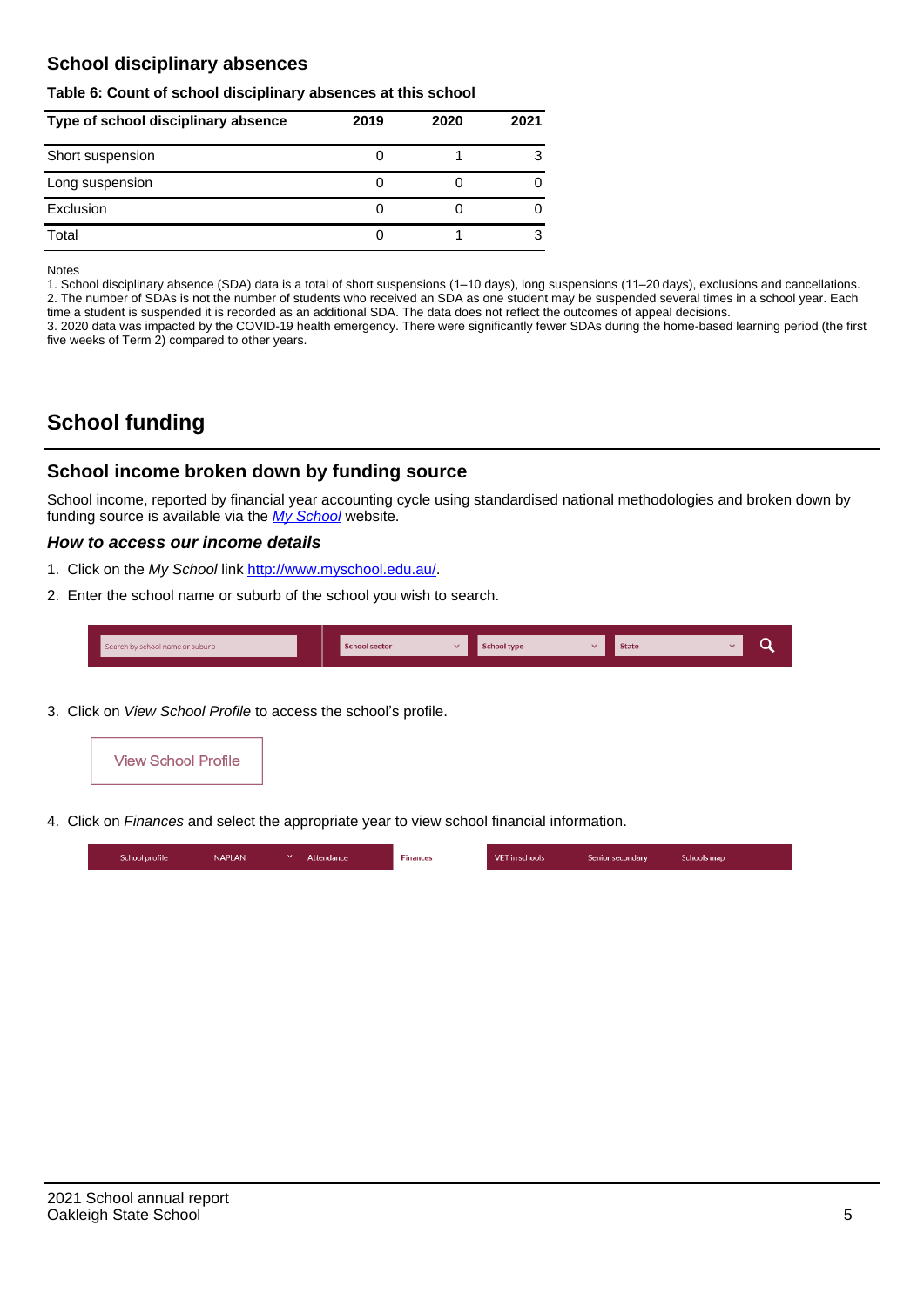## **Teacher standards and qualifications**

The Teacher registration eligibility requirements: Policy (p.1) states:

To be eligible for registration, a person must satisfy the Queensland College of Teachers (QCT) that they meet requirements regarding qualification and experience, or have otherwise met the requirements of the Australian Professional Standards for Teachers (APST). A person must also satisfy the QCT that they are suitable to teach and meet English language proficiency requirements. All these requirements are specified in the Act and the Education (Queensland College of Teachers) Regulation 2005 (the Regulation).

The qualifications required for teacher registration are successful completion of either -

- (a) a four-year initial teacher education program including teacher education studies of at least one year (e.g. a Bachelor of Education, or a double Bachelor degree in Science and Teaching) or
- (b) a one-year graduate initial teacher education program following a degree (e.g. a one-year Graduate Diploma of Education (Secondary) after a three-year Bachelor degree) or
- (c) another course of teacher education that the QCT is reasonably satisfied is the equivalent of (a) or (b). These are considered on a case-by-case basis.

For more information, please refer to the following link:

• <https://www.qct.edu.au/registration/qualifications>

# **Workforce composition**

## **Staff composition, including Indigenous staff**

#### **Table 7: Workforce composition for this school**

|                    |      | <b>Teaching staff</b> |                 |      | Non-teaching staff |      |      | Indigenous staff |      |
|--------------------|------|-----------------------|-----------------|------|--------------------|------|------|------------------|------|
| <b>Description</b> | 2019 | 2020                  | 2021            | 2019 | 2020               | 2021 | 2019 | 2020             | 2021 |
| Headcount          | 42   | 43                    | 45              | 25   | 24                 | 24   |      |                  |      |
| <b>FTE</b>         | 32   | 33                    | 34 <sup>1</sup> | 14   | 13                 | 14   |      |                  |      |

Notes

1. Teaching staff includes school leaders.

2. Indigenous refers to Aboriginal and Torres Strait Islander people of Australia.

3. FTE = full-time equivalent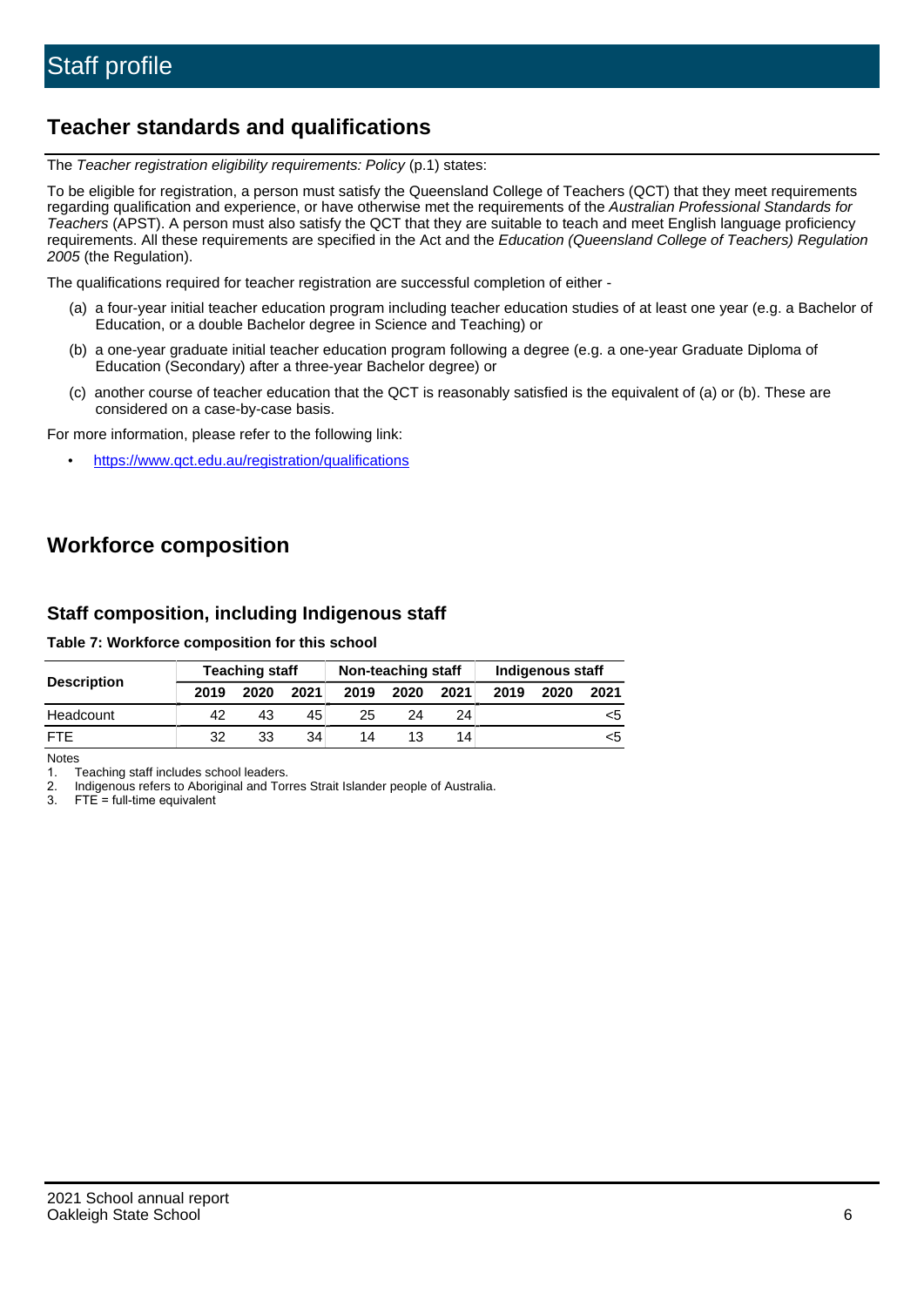# **Key student outcomes**

## **Student attendance**

Tables 8–9 show attendance rates at this school as percentages. In 2020, the COVID-19 health emergency affected student attendance in Queensland Government schools. Comparisons between 2020 and other years' attendance data should not be made.

#### **Table 8: Overall student attendance at this school**

| <b>Description</b>                                  | 2019 | 2020 | 2021 |
|-----------------------------------------------------|------|------|------|
| Overall attendance rate for students at this school | 95%  | 94%  | 94%  |

Notes

1. The attendance rate is the full- and part-time days attended as a percentage of enrolled school days.

2. Full-time students only.

#### **Table 9: Student attendance rates for each year level at this school**

| Year Level | 2019 | 2020 | 2021 |
|------------|------|------|------|
| Prep Year  | 95%  | 95%  | 94%  |
| Year 1     | 95%  | 93%  | 95%  |
| Year 2     | 94%  | 94%  | 94%  |
| Year 3     | 95%  | 93%  | 95%  |
| Year 4     | 94%  | 94%  | 93%  |
| Year 5     | 94%  | 93%  | 94%  |
| Year 6     | 95%  | 93%  | 93%  |

Notes

1. The attendance rate is the full- and part-time days attended as a percentage of enrolled school days.

2. Full-time students only.

3. DW = Data withheld to ensure confidentiality